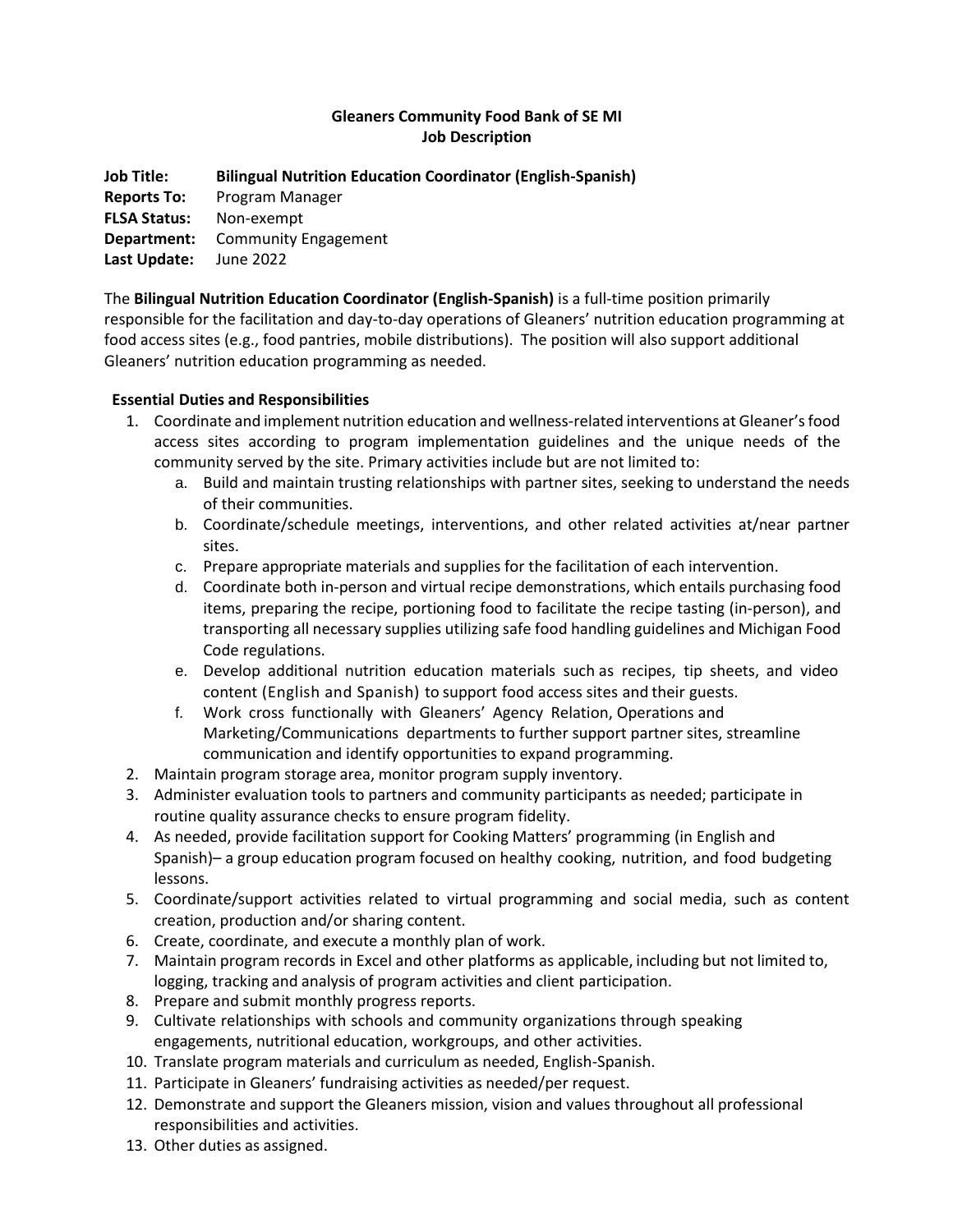### **Scope of Position**

| <b>Budgetary Responsibility:</b> | Low      |
|----------------------------------|----------|
| Personnel Responsibility:        | Low      |
| Access to Confidential Info:     | Low      |
| Supervisory responsibility:      | Low      |
| <b>Client Contact:</b>           | High     |
| Donors:                          | Low      |
| Volunteers:                      | Moderate |
| <b>Partner Agencies:</b>         | High     |

# **Qualifications**

To perform this job successfully, an individual must be able to perform each essential duty satisfactorily. The requirements listed below are representative of the knowledge, skill, and/or ability required. *Reasonableaccommodations may be made to enable individuals with disabilities to perform the essential functions.*

### **Education/Experience**

- 1. Bachelor's degree in Dietetics, Nutrition, Public Health, Health Education or related field is preferred.
- 2. Fluency in English and Spanish (speaking, reading, writing), required.
- 3. Minimum of 1 year experience facilitating nutrition or health education, required.
- 4. Minimum of 1-year culinary experience preferred.
- 5. Clear, timely and professional communication skills required.
- 6. Strong interpersonal and relationship building skills required.
- 7. Experience and passion for working with diverse populations required.
- 8. Ability to work both independently and collaboratively with a team, required.
- 9. Flexibility of scheduling, including evenings and occasional weekends, required.
- 10. Experience utilizing social media platforms such as Facebook Live, Facebook Premier and/or TikTok, strongly preferred.
- 11. Understanding of communities in southeast Michigan, strongly preferred.
- 12. Valid driver's license and proof of insurance required.
- 13. ServSafe food safety certification preferred.

#### **Language Ability**

 Fluency in both English and Spanish. Excellent verbal and written skills in both languages.

#### **Math Ability**

Ability to add, subtract, multiply, and divide in all units of measure, using whole numbers, common fractions, and decimals.

#### **Reasoning Ability**

Strong analytical skills are required. Ability to proactively address and creatively solve practical problems, as well as understand a variety of instructions in written, oral, diagram, orschedule form.

#### **Equipment**

The position requires the operation of standard office equipment and residential and commercial kitchen equipment - pallet jack.

#### **Physical Demands**

While performing the duties of this job, the employee is frequently required to move equipment and supplies up to 50 pounds to offsite locations, in addition to speak, hear, and use hands. Moderate amounts of walking as well as periods of standing outdoors year-round is also required